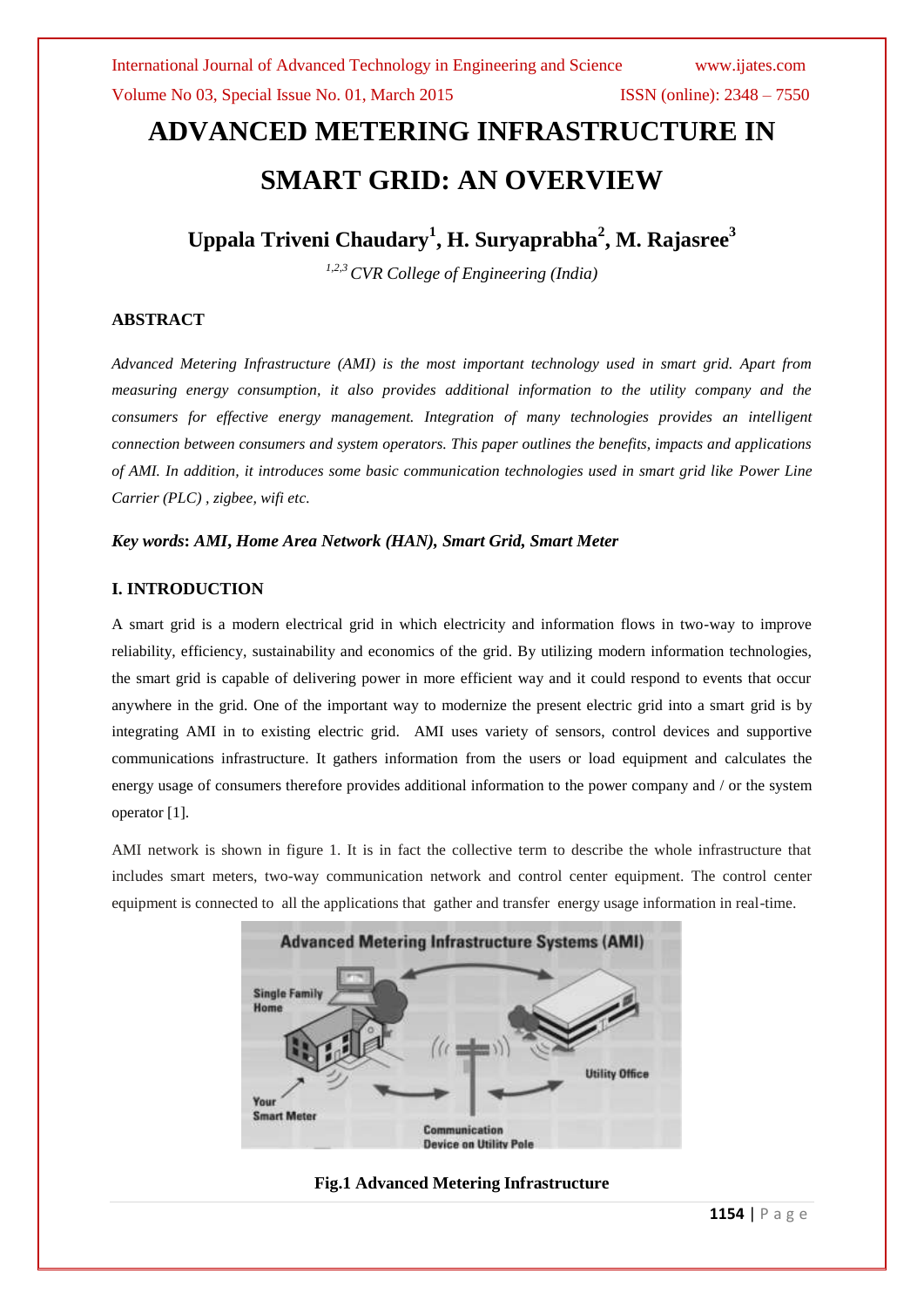AMI makes two-way communications with customers and is the backbone of smart grid. The objectives of AMI are remote meter reading with error free data, network problem identification, load profiling, energy audit and partial load curtailment in place of load shedding [2].

The objectives of AMI are remote meter reading with error free data, network problem identification, load profiling, energy audit and partial load curtailment in place of load shedding. AMI is comprised of various hardware and software components which include smart meters, communication network, Meter Data Acquisition System (MDAS), Meter Data Management System (MDMS) and Home Area Network (HAN) [3]. The remaining paper is scheduled as follows. Section II describes smart meter design, functions and benefits; section III outlines different communication network technologies; section IV aims MDAS; section V explains about MDMS; section VI explains HAN; section VII gives benefits of AMI; section VIII explains the challenges of an AMI and conclusions are drawn in Section IX.

### **II. SMART METER**

A smart meter is usually an electronic device that records consumption of electric energy in intervals of an hour or less and enables real-time communication of energy usage data between customers and their utility companies for monitoring and billing purposes. The vast majority of these meters are installed at the residential level. In order to carry out a meter reading using a conventional meter, the meter reader needs to physically visit the customer premise and take the reading. This reading will be sent to the utility company for billing. But in case of smart meters this can be done automatically. The system operator will create a meter read request from the utility company office thus avoids manual intervention during meter reading and provides more accurate, real-time data to the utility company.

A smart meter consists two units. One unit of the metering device is in the custody of the distribution or utility company and the other is the display unit which is at consumer's place. A smart meter has designed with builtin-technology to disconnect and reconnect certain loads remotely. Smart meters are implemented to monitor as well as to control end users and appliances to manage demand and load flow in the future. Smart meter's data comprises the unique meter identifier, data timestamp, the electricity utilized values and so on.



**Fig.2 Smart meter**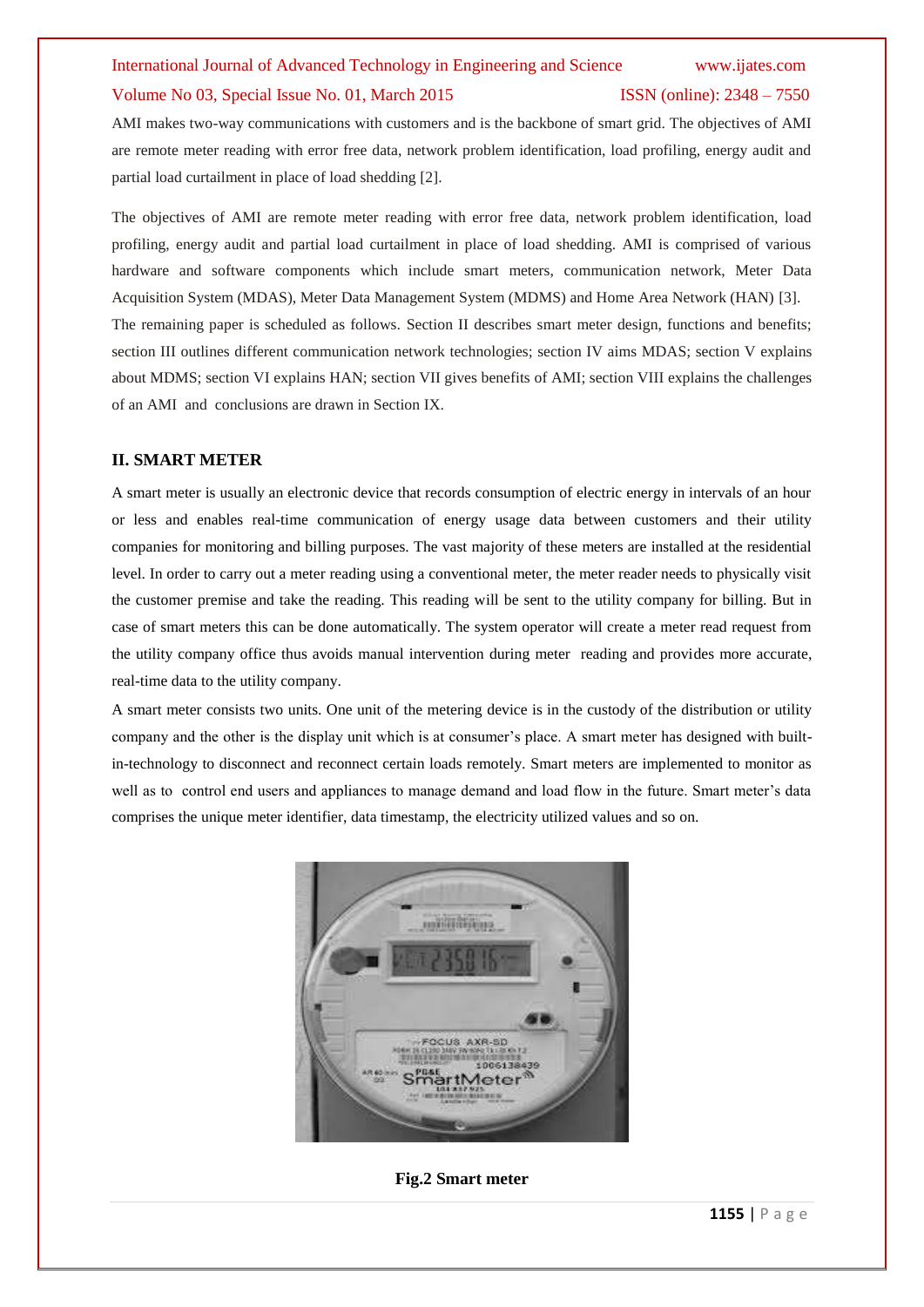#### International Journal of Advanced Technology in Engineering and Science www.ijates.com

#### Volume No 03, Special Issue No. 01, March 2015 ISSN (online): 2348 – 7550

Smart meters can gather diagnostic information about the distribution grid and home appliances and measures energy consumption from them to identify parameters and transfer the data to utilities and send back to the command signals in order to calculate the customer's bill and power consumption accordingly. Sometimes, a smart meter can also communicate with the other smart meter. Figure 2 shows the original model of a smart meter. Smart meters, which enable real-time communication of energy usage data between consumers and their utility companies, generate electric usage readings for every 15 minutes or one hour[4].

*The main functions of a smart meter*

Generally, smart meters are expected to have the following features like:

- 1. Two-way communication
- 2. Data collecting, recording and storing
- 3. Load control function
- 4. Programming function
- 5. Security function
- 6. Display function
- 7. Billing function

#### **III. THE COMMUNICATION TECHNOLOGIES**

The AMI communication infrastructure supports continuous interaction between the utility and controllable electrical load. It must employ open bidirectional communication standard at highly secure. AMI various architectures can be employed with one of the most common being local concentrators that collect the data from group of meters and transmit the data to a central server.

The communication structure can be wired like Power Line Carrier (PLC), Broadband Over Power Lines (BPL) or wireless like Global System Mobile (GSM), ZigBee and Radio Frequency (RF). The chosen way must take into account the distance between the devices and existing infrastructure [5].

#### **3.1 Power Line Carrier Communication (PLCC***)*

PLCC systems consist of a high frequency signal injection over the electrical power lines. This technology has been widely developed mainly due to the new modulation techniques used for wireless telecommunication systems. An advantage is that there are no additional cost pertaining to cables and related infrastructure. Disadvantage is that it may require several mega watts for information transmission [6].

#### **3.2 Broadband over Power Line (BPL***)*

Communication system can deliver high speed voice data and video communication to end users by transmitting radio frequency, BPL technology is more practical in recent years. The existing infrastructure for BPL is the most considerable area of this technology .BPL is also used in management of power distribution grids by monitoring and facilitating control of them remotely. The advantage of BPL technology is its vast geographical coverage. Access BPL technology can potentially provide broadband services for rural areas which do not access to such service now. Another interesting aspect of BPL is its ability to potentially connect all electric devices in a communication net work [7].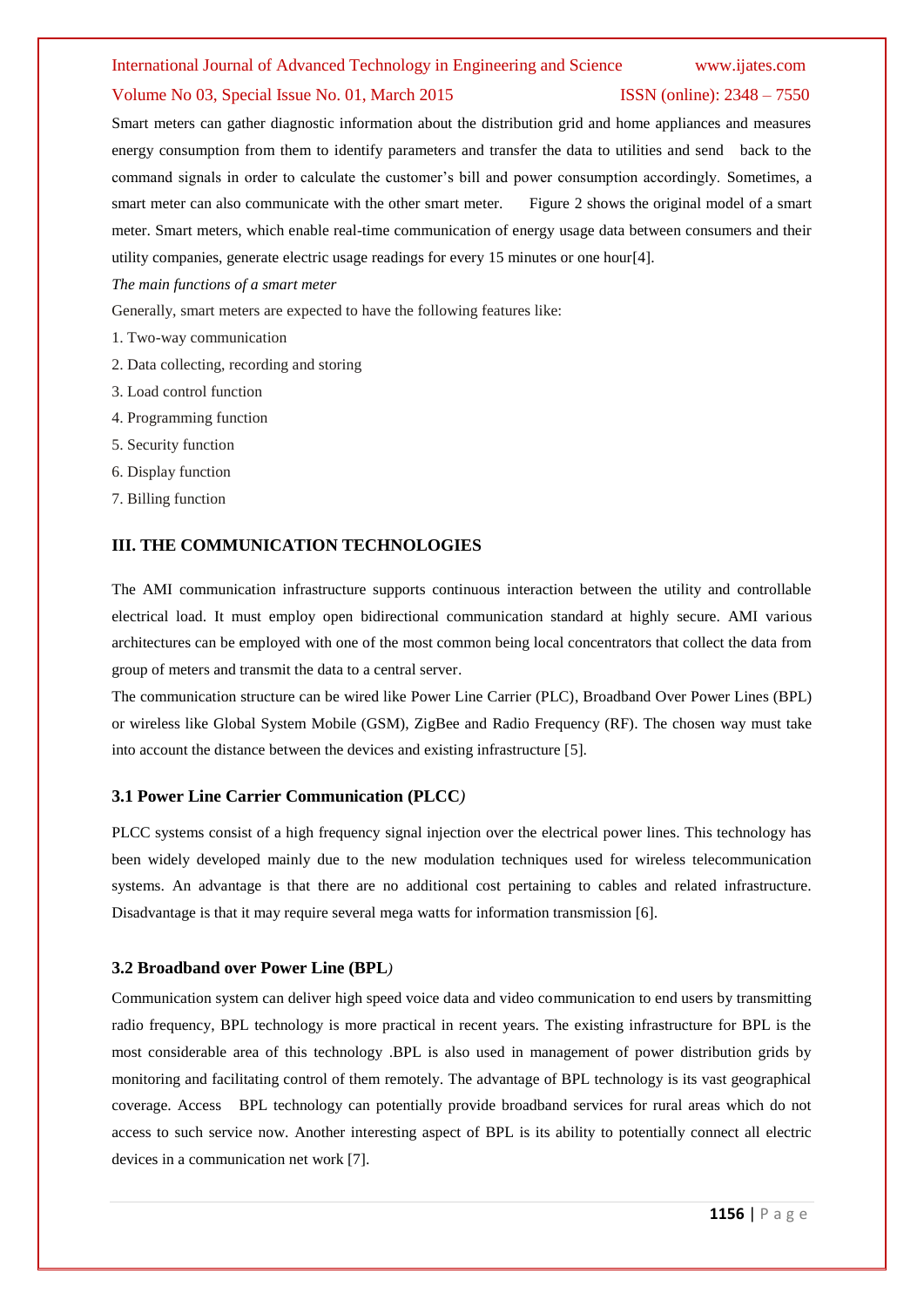#### **3.3 Radio Frequency (RF)**

The collected data from end users is transmitted to data collector through wireless radio frequency using smart meters. Then, the data is processed and delivered in several methods to utility data systems at a central collection location. The utility billing, outage management and other systems use these data for operational and business purposes [8].

#### **3.4 Cellular networks**

Public cellular networks use in smart grid is slowly gaining a acceptance and acceleration across the world. Cellular network is now commonly seen as an additional connectivity option just like PLCC and RF mesh. Global System for Mobile communication (GSM) is a digital mobile telephony system that digitizes and compresses data before sending it. The main advantage of the GSM is its widespread use throughout the world and the use of Subscriber Identity Module (SIM) cards to send Short Message Service (SMS).

#### **3.5 ZigBee**

ZigBee is a low-cost, low-power, wireless mesh networking standard. It is best suited for local coverage such as Home Area Networks (HANs). Smart grid considers ZigBee as a main communication as it controls the appliances automatically. ZigBee installation and upgrade cost is low, in addition it offers meter-to-meter communication and remote monitoring ability of whole home conditions [10].

Smart energy meters using both ZigBee and GSM technologies should have a transmitter and a receiver with both technologies. The meter can read the energy and send it to the receiver using GSM or ZigBee. The data management system collects and stores the data and uploads it to the internet. So, the consumer can check his information from the internet using a developed android program or through a website portal. The receiver can also send the consumption information to the user by an SMS message through the GSM network [9].

### **IV. METER DATA ACQUISITION SYSTEM (MDAS)**

MDAS will do real-time data acquisition from the deployed Data Concentrator Unit (DCU)s, and organize the data in the database in a Common Data Format (CDF). It will do real-time monitoring, summary reports and Graphs. MDAS application mainly consists of three components [10]:

(1).Communication server application: Communication server application will establish communication with modem associated to DCU and process the data sent by the device.

(2). OPC Server application: OLE for Process Control (OPC) where OLE stands for Object Linking and Embedding. OPC server will read the raw data which was received by communication server application and convert the raw data to actual meter data.

(3). User interface using web based application: Web server provides web based user application which will access using public IP where user should be able to login and get to know the details of their meter status and data. Utility Operation/Dashboard user will have the interface for supervisory activities involved in meter data acquisition, processing and analysis. The business logic tier would service the requests made by the client tier.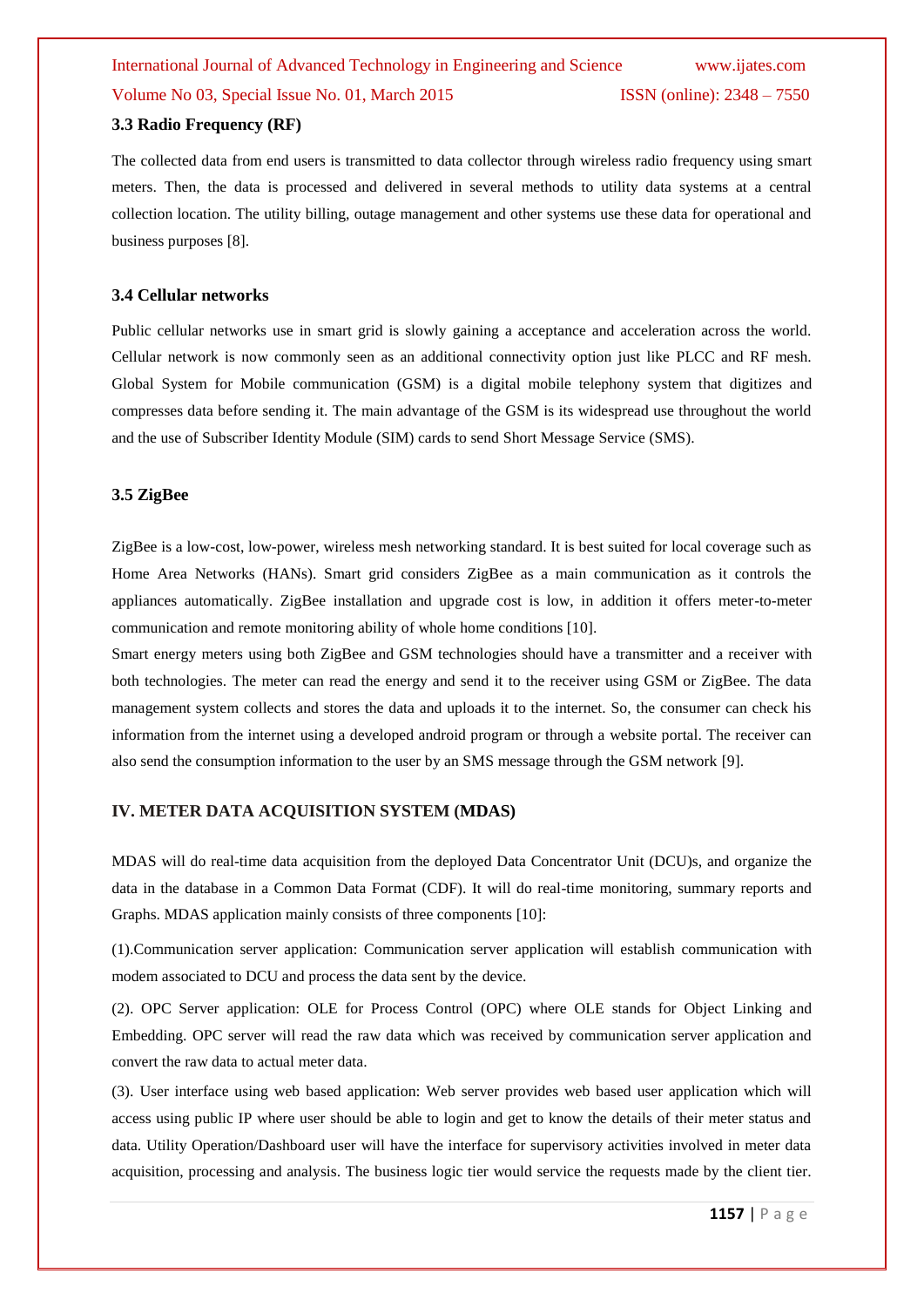## International Journal of Advanced Technology in Engineering and Science www.ijates.com

#### Volume No 03, Special Issue No. 01, March 2015 ISSN (online): 2348 – 7550

These requests could be automated, based on user-defined schedules or on-demand from the user. The collected data can be viewed in the form of customized reports. User can take print outs of these reports, export the data into spread sheets, or convert the data in the form of flat files.

It has two modules. One is User module and the other is Meter Module. The user module has feature to Add/Delete/Modify user and the rights. Each user can read the meter to see the meter data. Each user can generate a report for meter information for a single meter with graph. Meter module has feature to Add/Delete/Modify meter information. Meter Master Information contains Meter type, make, date of manufacture and the modem.

### **V. METER DATA MANAGEMENT SYSTEM (MDMS)**

This system analyzes the data collected and sent by the Smart Meter to set electric power costs and to let consumers use energy efficiently. Collecting the metered data from consumers in real time makes it possible for electric power suppliers to understand how electricity is being used. Plus, it improves the efficiency of recovery work after natural disasters or accidents happen to the power grid itself. Consumers can use the data managed by MDMS to help them use electricity more efficiently. MDMS will do real-time data acquisition from the deployed "DCU"s, and organize the data in the database in a Common Data Format (CDF). MDAS will do realtime monitoring, summary reports and Graphs. Online Alerts, dynamic formation for observation groups of suspicious meters or just area, zone, consumer indices etc. in normal circumstances.

An MDM system will typically import the data, then validate, cleanse and process it before making it available for billing and analysis. An MDM system performs long term data storage and management for the vast quantities of data delivered by smart metering systems. This data consists primarily of usage data and events that are imported from the head end servers that manage the data collection in Advanced metering infrastructure (AMI) or Automatic meter reading (AMR) systems. It provides Meter-to-Cash system, workforce management system, asset management and other systems. Also an MDMS may provide reporting capabilities for load and demand forecasting, management reports, and customer service metrics [11].

### **VI. HOME AREA NETWORK**

HAN is a dedicated network connecting drives in a home such as displays, load control devices ultimately "SMART APPILANCES"seamlessly into the overall smart metering system. HAN extends smart grid capabilities into the home using different networking protocols. HAN technology enables to control many automated digital throughout the house. Integration of smart meter with HAN helps to communicate peak energy use times to digital devices.

Basic components of HAN are network portal or gateway that connects some information to the HAN and the access point or network nodes that form the wired or wireless network itself. Different technologies used in HAN are Zigbee and wifi [12].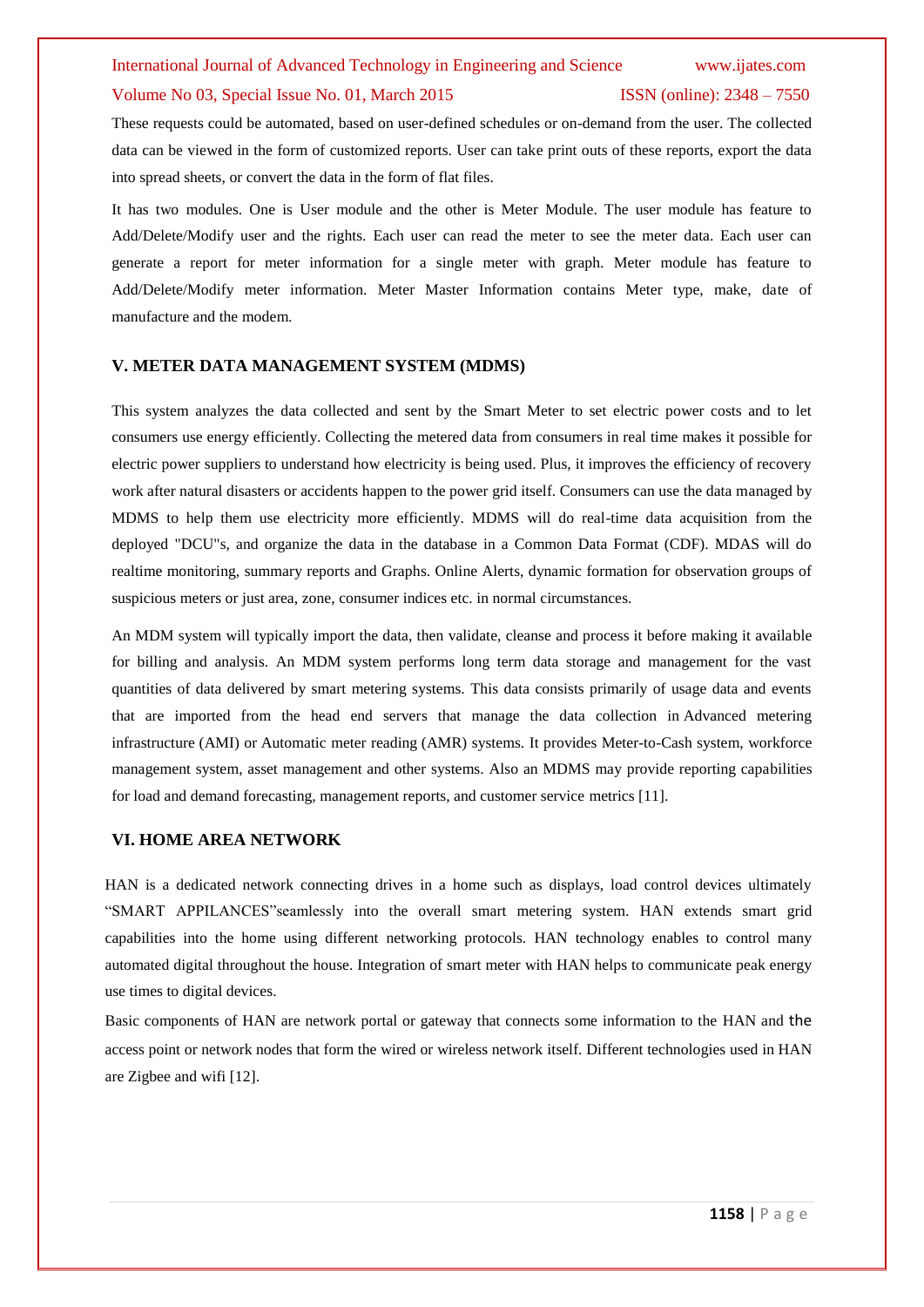

**Fig: 3 Home Area network**

#### **VII. BENEFITS OF AMI**

AMI advantages are multi-fold and can be generally categorized as:

**1. Operational Benefits** – AMI benefits the entire grid by improving the accuracy of meter reads, energy theft detection and response to power outages, while eliminating the need for on-site meter reading.

**2. Financial Benefits** – AMI brings financial gains to utility, water and gas companies by reducing equipment and maintenance costs, enabling faster restoration of electric service during outages and streamlining the billing process.

**3. Customer Benefits** – AMI benefits electric customers by detecting meter failures early, accommodating faster service restoration, and improving the accuracy and flexibility of billing. Further, AMI allows for timebased rate options that can help customers save money and manage their energy consumption.

**4. Security Benefits** – AMI technology enables enhanced monitoring of system resources, which mitigates potential threats on the grid by cyber-terrorist networks

#### **VIII. CHALLENGES OF AMI**

Despite its widespread benefits, deploying smart meters presents three major challenges that include:

**1. High Capital Cost**: A full scale deployment of AMI requires expenditure on all hardware and software components, smart meters, network infrastructure and network management software along with cost associated with the installation and maintenance of meters and information technology systems.

**2***.* **Integration***:* AMI is a complex system of technologies that must be integrated with utilities information technology system, including Customer Information Systems (CIS), Geographical Information Systems (GIS), Outage Management Systems (OMS), Work Management Systems (WMS), Mobile Workforce Management (MWM), SCADA system, Distribution Automation System (DAS) etc.